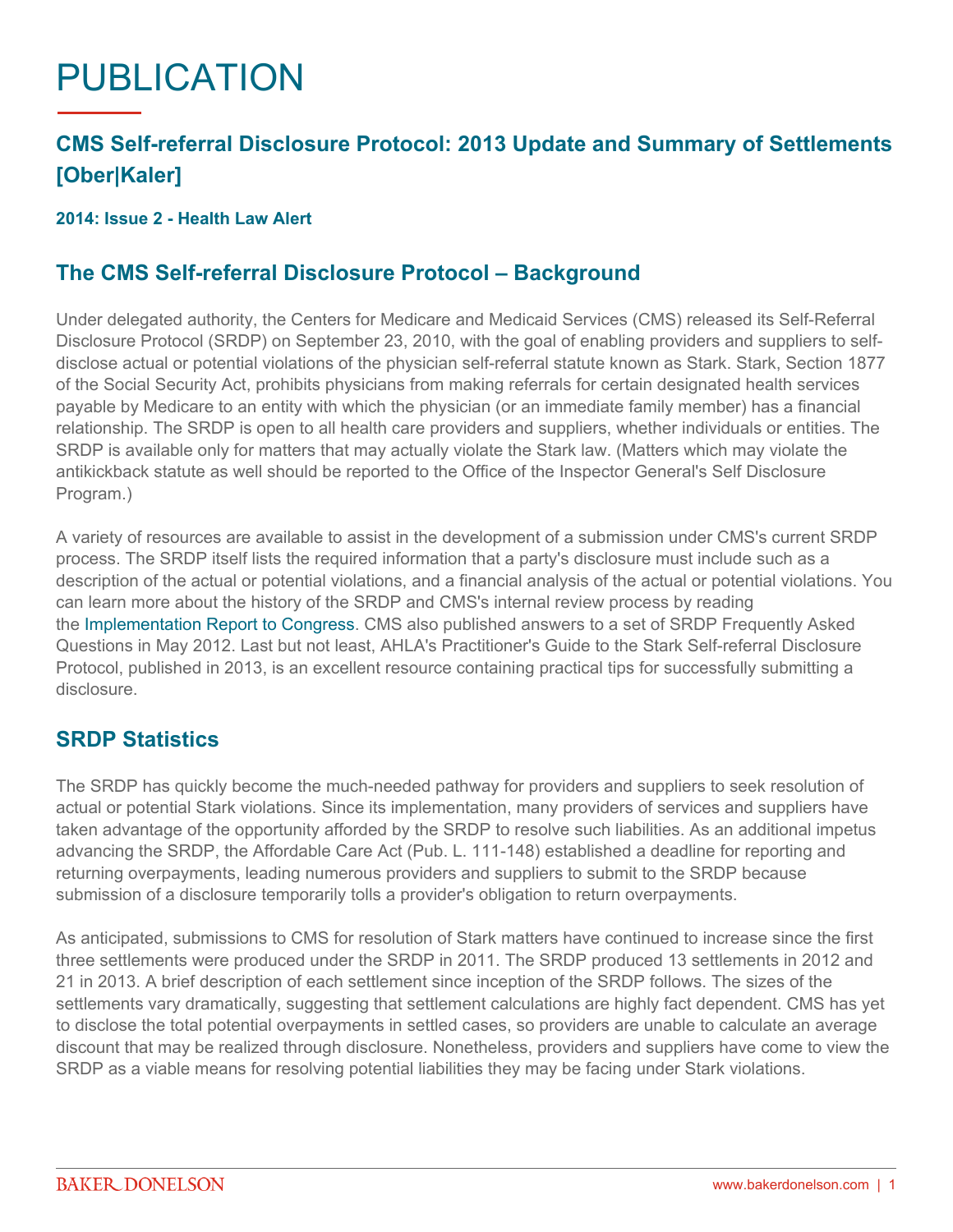# **Published SRDP Settlements**

#### **2011**

- 1. February 10 A Massachusetts hospital settled several Stark law violations involving failure to satisfy the requirements of the personal services arrangements exception with department chiefs and medical staff for leadership services, and for arrangements with physician groups for on-site overnight coverage for patients at the hospital.
	- Settlement Amount \$579,000
- 2. September 10 An Ohio physician group practice settled two Stark law violations involving prescribing and supplying a certain type of DME that did not satisfy the requirements of the in-office ancillary services exception.

Settlement Amount - \$60

3. November 11 – A Mississippi critical access hospital settled several violations of the Stark law relating to its failure to satisfy the requirements of the personal services arrangements exception for arrangements with hospital and emergency room physicians. Settlement Amount - \$130,000

#### **2012**

- 4. January 5 A California hospital settled two Stark law violations that exceeded the annual nonmonetary compensation limit for physicians. Settlement Amount - \$6,700
- 5. January 5 A hospital in Georgia settled violations involving two physicians and the annual nonmonetary compensation limit. Settlement Amount - \$4,500
- 6. March 9 A physician group practice in Iowa settled Stark law violations after disclosing that its compensation for certain employed physicians failed to satisfy the requirements of the bona fide employment relationship exception. Settlement Amount - \$74,000
- 7. March 20 An Arizona acute care hospital settled a Stark law violation after disclosing a single physician arrangement that did not meet the personal service arrangements exception. Settlement Amount - \$22,000
- 8. April 5 A hospital located in North Carolina settled six Stark law violations for \$6,800 after disclosing that it exceeded the calendar year nonmonetary compensation limit for two physicians during three consecutive years.

Settlement Amount - \$6,800

- 9. June 13 An Alabama hospital resolved a Stark violation involving a rental charge formula that did not satisfy the requirements of the rental of equipment exception. Settlement Amount - \$42,000
- 10. June 28 A hospital in Maine settled potential Stark law violations relating to arrangements with a physician and physician group practice that failed to satisfy the requirements of the personal services exception.

Settlement Amount - \$59,000

- 11. July 31 A Massachusetts hospital settled violations concerning arrangements with two physician practices for call coverage that did not satisfy the personal service arrangements exceptions. Settlement Amount - \$208,000
- 12. August 15 A hospital located in Florida resolved arrangements with three physicians that did not satisfy the personal service arrangements exception. Settlement Amount - \$22,000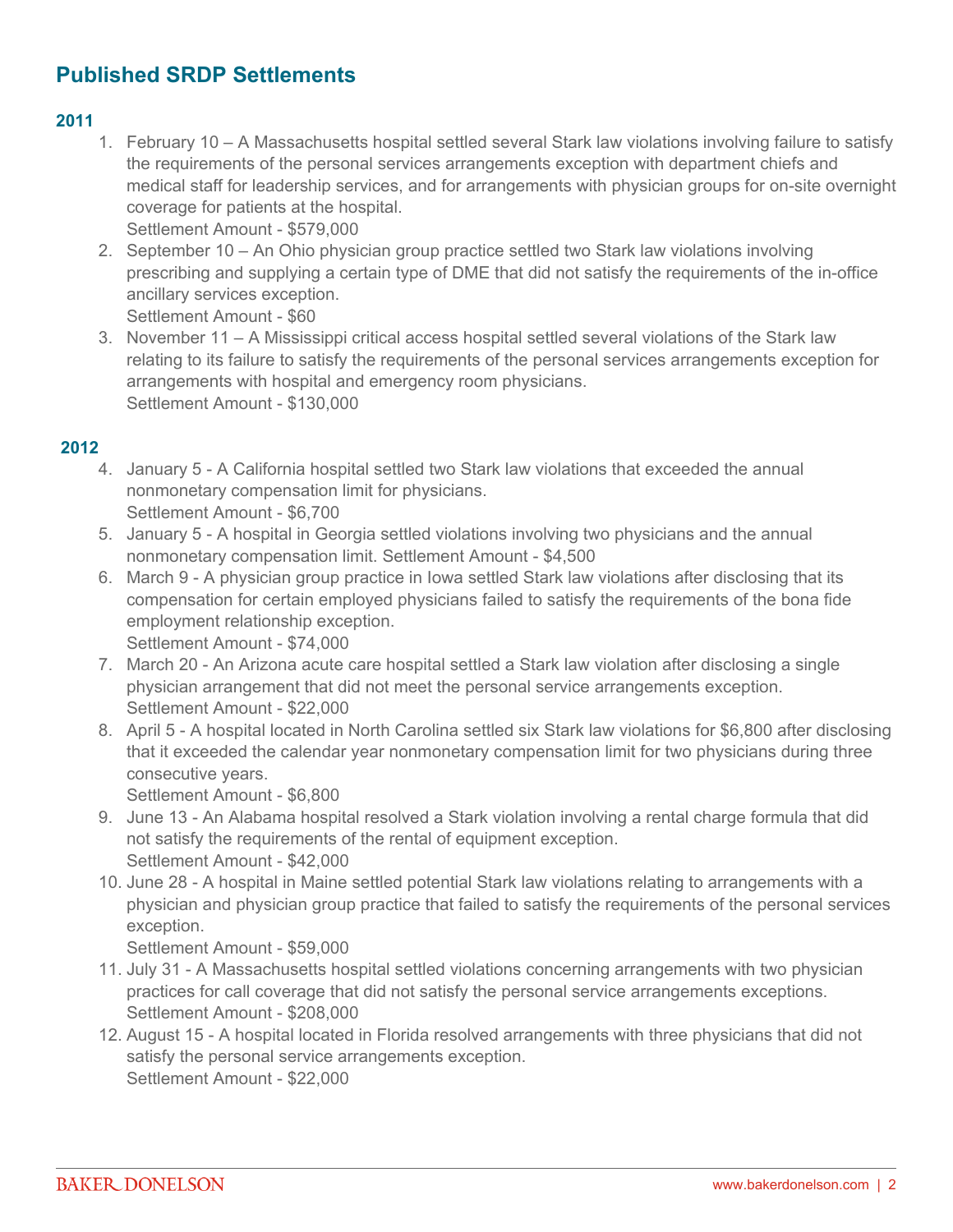- 13. August 22 A Missouri hospital settled Stark law violations involving two physicians for the provision of dental services that did not meet the requirements of the personal service exception. Settlement Amount - \$125,000
- 14. October 25 A North Carolina-based general acute care hospital and its hospice agreed to settle several Stark law violations involving arrangements and payments that failed to meet the physician recruitment, fair market value, and personal services arrangement exceptions. Settlement Amount - \$584,700
- 15. November 6 A hospital in California settled a Stark law violation, which arose from its failure to meet the physician recruitment exception. Settlement Amount - \$28,000
- 16. December 27 An acute care hospital in California settled a violation of the Stark law after disclosing that it failed to meet the personal service arrangements exception for an on-call arrangement with a physician.

Settlement Amount - \$1,600

## **2013**

17. February 21 - A South Carolina general acute care hospital settled several violations of the Stark law involving arrangements with physicians and physician group practices that failed to satisfy the requirements of the FMV compensation exception, the personal services arrangements exception, and the rental office space exception.

Settlement Amount - \$256,000

- 18. March 7 A Massachusetts acute care hospital settled several Stark law violations involving arrangements with physicians that failed to satisfy the definition of entity, the rental office space exception, and the personal services arrangement exception. Settlement Amount - \$199,400
- 19. March 29 A Louisiana acute care hospital used the SRDP to resolve violations related to professional service arrangements with physicians, a professional staffing organization, and a physician group practice.

Settlement Amount - \$317,620

- 20. May 7 A Minnesota hospital agreed to settle a Stark violation that stemmed from a recruitment arrangement that failed to satisfy the requirements of the physician recruitment exception. Settlement Amount - \$760
- 21. May 7 A Texas rehabilitation hospital resolved several Stark violations through the SRDP involving arrangements for ownership interests held by certain physicians that failed to satisfy the whole hospital exception.

Settlement Amount - \$23,730

- 22. May 22 A general acute care hospital in New York agreed to settle a violation of the Stark law that involved an arrangement that failed to satisfy the requirements of the rental office space exception. Settlement Amount - \$78,500
- 23. June 6 A Florida acute care hospital settled several Stark violations relating to arrangements with multiple physicians for emergency cardiology call-coverage that did not satisfy the requirements of any applicable exception.

Settlement Amount - \$109,000

24. June 6 – A general acute care hospital in Florida settled several Stark violations involving an arrangement with a group practice to provide residency program services, a physician to provide electronic health records subject matter expert services, a physician to provide Medical Director services, and a physician to provide leadership services for a hospital committee, none of which satisfied applicable exceptions.

Settlement Amount - \$76,000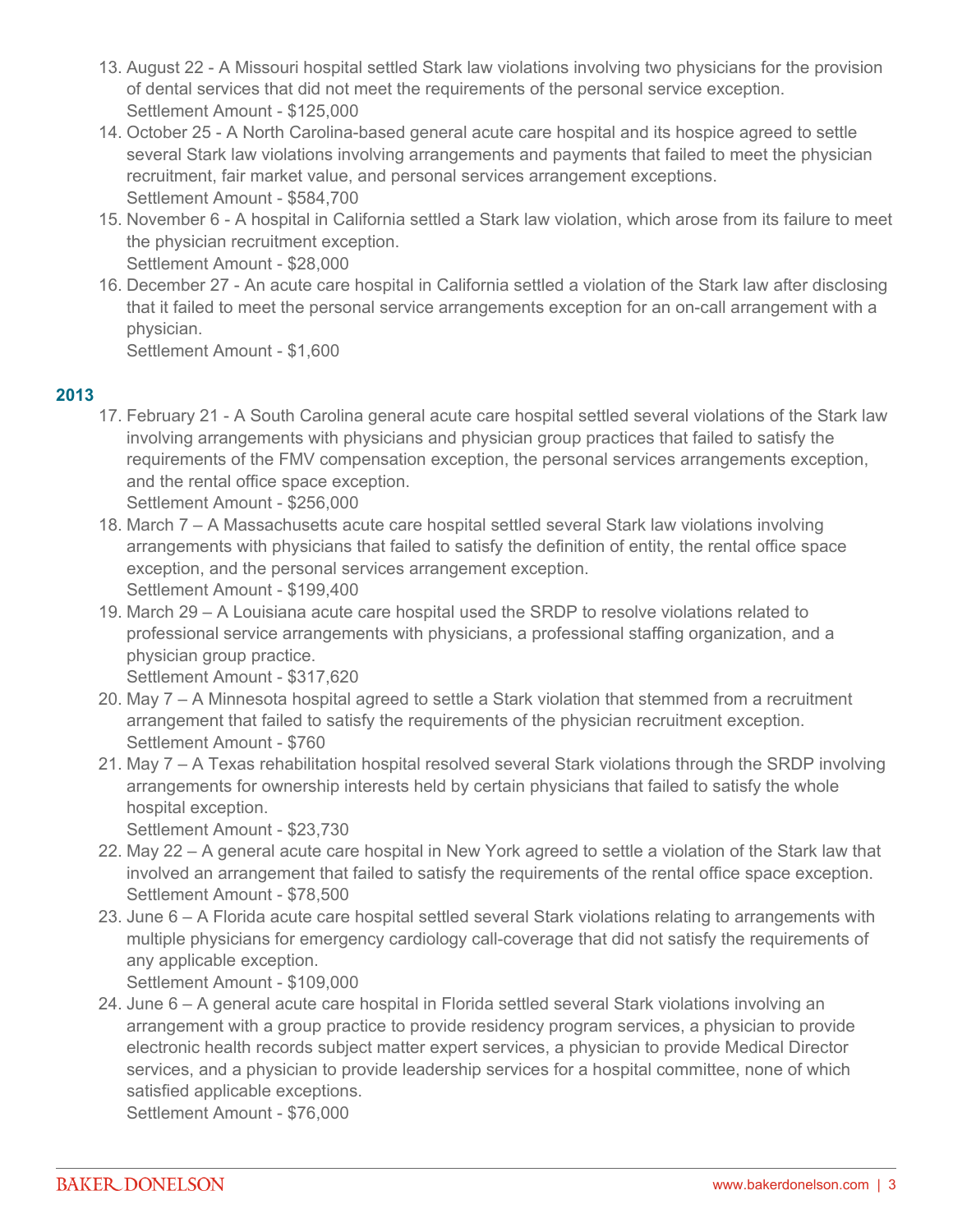25. June 12 – An Alabama acute care hospital resolved a violation of the Stark law involving an arrangement with a physician group practice for the rental of office space that did not satisfy the exception.

Settlement Amount - \$187,340

- 26. June 18 A Wisconsin critical access hospital used the SRDP to resolve a violation of the Stark law relating to an arrangement with one physician for the provision of emergency room call coverage services at adjacent walk-in clinics that failed to satisfy any applicable exception. Settlement Amount - \$12,724
- 27. June 18 A Tennessee acute care hospital settled a Stark violation involving an arrangement with one physician for the supervision of cardiac stress tests that failed to satisfy the requirements of any applicable exception.

Settlement Amount - \$72,270

28. June 20 – An acute care hospital in Pennsylvania resolved several Stark violations related to arrangements for Medical Director services with certain physicians and a physician practice that did not satisfy the personal services exception.

Settlement Amount \$24,740

29. July 8 – A general acute care hospital in Ohio used the SRDP to settle violations of the Stark law that involved arrangements with certain physicians for EKG interpretation, medical director services, Vice-Chief of Staff services, and hospital services that did not satisfy the requirements of any applicable exception. Additional violations stemmed from arrangements with certain physicians and a physician group practice for the donation of EHR items and services that failed to satisfy the applicable exception.

Settlement Amount \$235,565

30. July 11 – A Texas acute care hospital settled a Stark violation involving an arrangement for case management physician advisor services with a physician that did not satisfy the requirements of any applicable exception.

Settlement Amount - \$54,108

31. August 19 – A physician group practice in Louisiana resolved a Stark violation relating to arrangements with two physicians that failed to satisfy the requirements of the in-office ancillary services exception.

Settlement Amount - \$13,572

- 32. August 20 A non-profit community hospital in Minnesota settled a violation of the Stark law that involved an arrangement with a physician group practice for the rental of office space and provision of support services that failed to satisfy the requirements of any applicable exception. Settlement Amount - \$9,570
- 33. August 29 A California acute-psychiatric hospital resolved two Stark violations relating to arrangements with two physicians for the provision of psychiatric services that did not satisfy the requirements of any applicable exception. Settlement Amount - \$67,750
- 34. September 10 A North Carolina acute care hospital used the SRDP to settle several violations of the Stark law relating to arrangements with a physician to provide Medical Director Services, a physician group practice to provide medical coding and consulting services, and a physician and a physician group practice for the lease of office space, that failed to satisfy the requirements of any applicable exception.

Settlement Amount - \$87,110

35. September 12 – A general acute care hospital in Texas resolved a Stark violation involving an arrangement with a physician to provide utilization review services that did not satisfy any applicable exception.

Settlement Amount – \$82,055